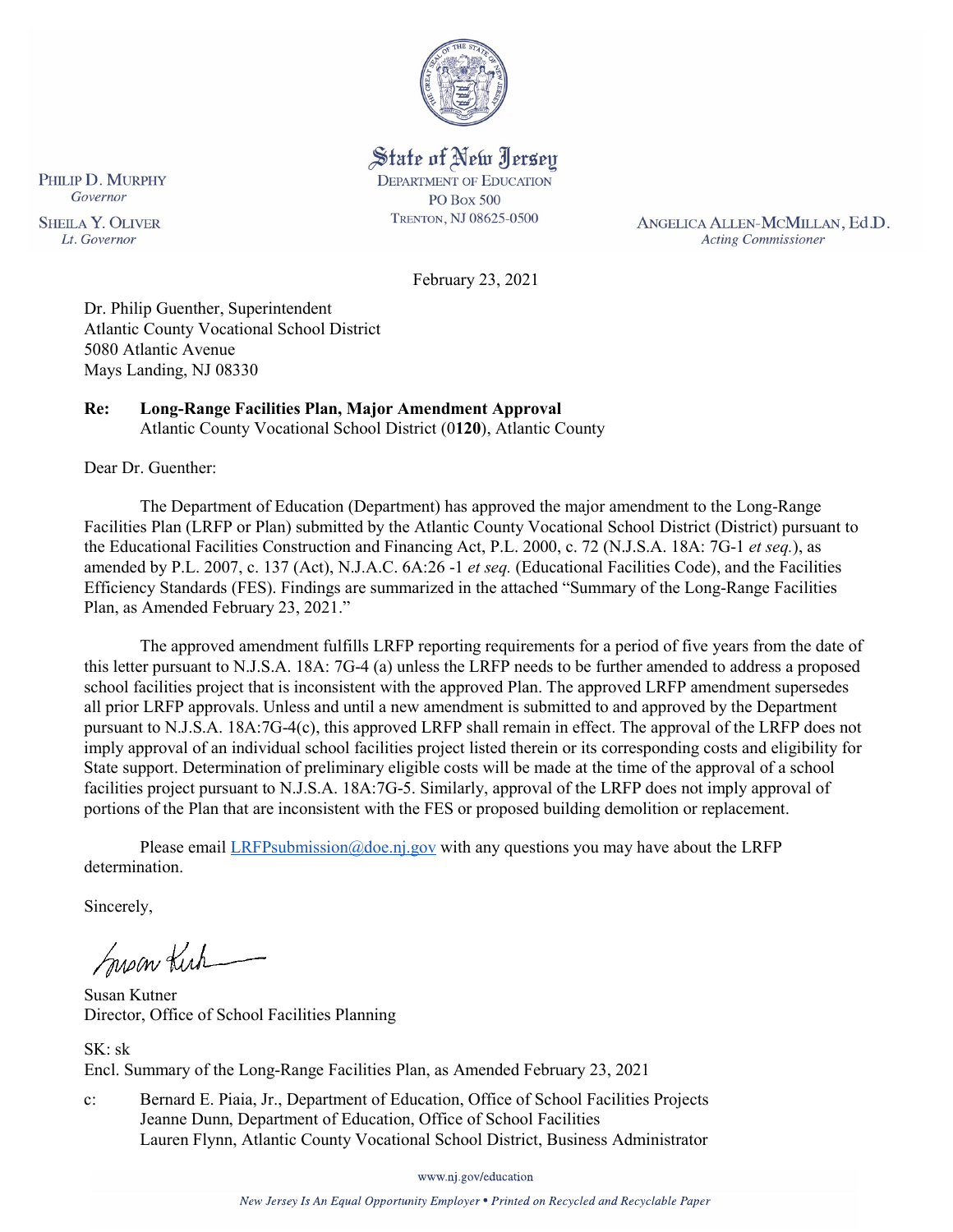# **Atlantic County Vocational School District (0**120**) Summary of the Long-Range Facilities Plan, as Amended February 23, 2021**

The Department of Education (Department) has completed its review of the major amendment to the Long-Range Facilities Plan (LRFP or Plan) submitted by the Atlantic County Vocational School District (District) pursuant to the Educational Facilities Construction and Financing Act, P.L. 2000, c. 72 (N.J.S.A. 18A: 7G-1 *et seq.*), as amended by P.L. 2007, c. 137 (Act), N.J.A.C. 6A:26-1 et seq. (Educational Facilities Code), and the Facilities Efficiency Standards (FES).

The following provides a summary of the District's approved amended LRFP. The summary is based on the standards set forth in the Act, the Educational Facilities Code, the FES, District-reported information in the Department's LRFP reporting system, and supporting documentation. The referenced reports in *italic* text are standard reports available on the Department's LRFP website.

### **1. Inventory Overview**

The District is classified as a Regular Operating District (ROD) for funding purposes. It provides services for students in grades 9-12.

The District identified existing and proposed schools, sites, buildings, rooms, and site amenities in its LRFP. Table 1 lists the number of existing and proposed district schools, sites, and buildings. Detailed information can be found in the *School Asset Inventory Report* and the *Site Asset Inventory Report.*

**As directed by the Department, school facilities projects that have received initial approval by the Department and have been approved by the voters, if applicable, are represented as "existing" in the LRFP.** Approved projects that include new construction and/or the reconfiguration/reassignment of existing program space are as follows: n/a.

| Category                                     | <b>Existing</b> | <b>Proposed</b> |
|----------------------------------------------|-----------------|-----------------|
| Number of Schools (assigned DOE school code) |                 |                 |
| Number of School Buildings <sup>1</sup>      |                 |                 |
| Number of Non-School Buildings <sup>2</sup>  |                 |                 |
| Number of Vacant Buildings                   |                 |                 |
| Number of Sites                              |                 |                 |

#### **Table 1: Number of Schools, School Buildings, and Sites**

Based on the existing facilities inventory submitted by the District:

- Schools using leased buildings (short or long-term):  $n/a$
- Schools using temporary classroom units (TCUs), excluding TCUs supporting construction: n/a
- Vacant/unassigned school buildings:  $n/a$

 $\overline{a}$ 

<span id="page-1-1"></span><span id="page-1-0"></span>*<sup>1</sup>* Includes district-owned buildings and long-term leases serving students in district-operated programs

<sup>&</sup>lt;sup>2</sup> Includes occupied district-owned buildings not associated with a school, such as administrative buildings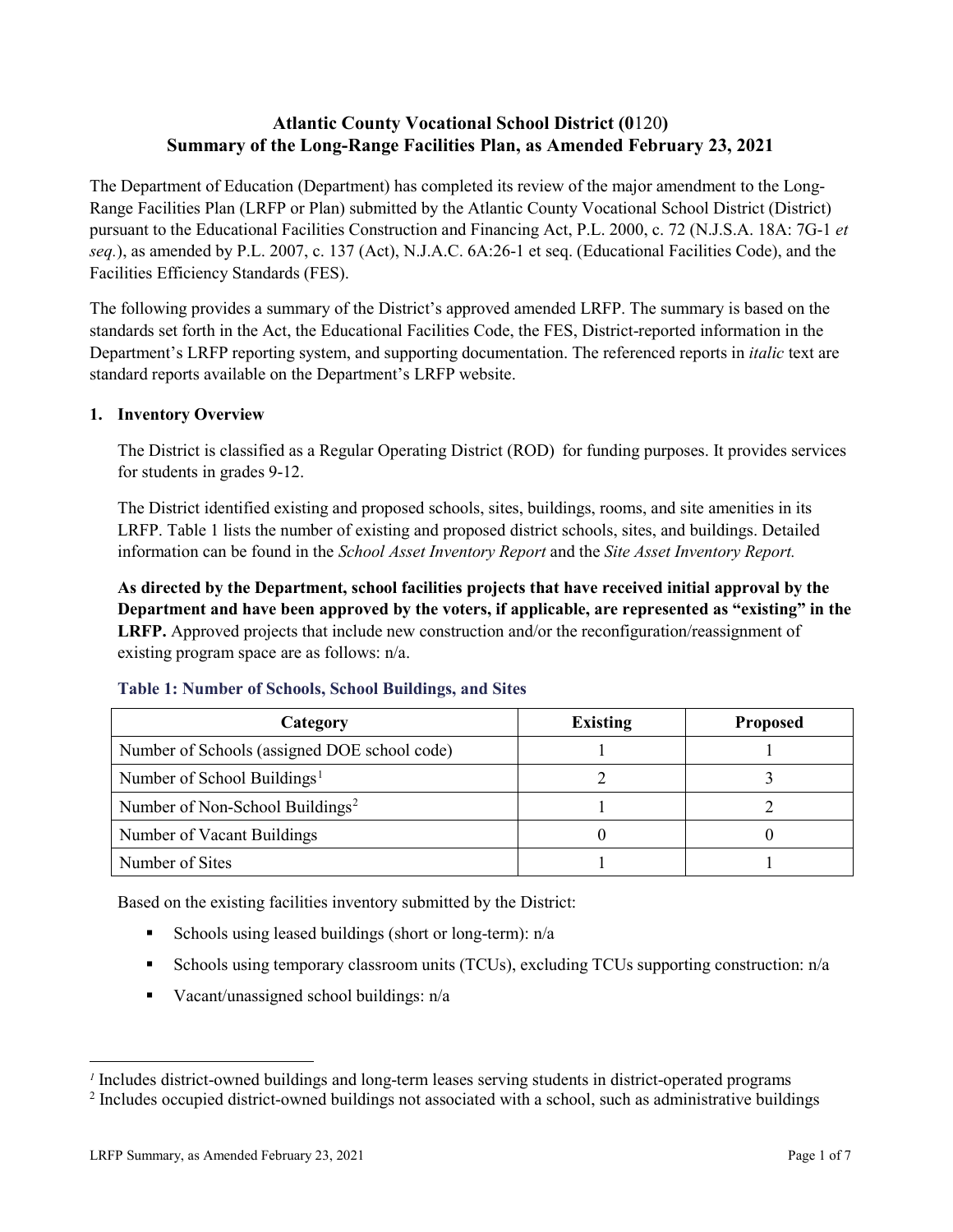Findings:

The Department has determined that the proposed inventory is adequate for approval of the District's LRFP amendment. However, the LRFP determination does not imply approval of an individual school facilities project listed within the LRFP; the District must submit individual project applications for project approval.

### **2. District Enrollments**

The District determined the number of students, or "proposed enrollments," to be accommodated for LRFP planning purposes on a district-wide basis and in each school.

Since the District is a county vocational school district, the Department does not require the submission of a standard cohort-survival enrollment projection. Instead, proposed enrollments are based on district proposed CTE programs and capacity and are conditionally accepted for LRFP planning purposes pending approval by the Department's Office of Career Readiness.

Table 2 provides a comparison of existing and proposed enrollments. All totals include special education students.

| <b>Grades</b>                | <b>Existing Enrollments</b><br>2019-20 | <b>District Proposed Enrollments</b><br>2024-25 |
|------------------------------|----------------------------------------|-------------------------------------------------|
|                              |                                        |                                                 |
| PK (excl. private providers) |                                        |                                                 |
| Grades K to 5                |                                        |                                                 |
| Grades 6 to 8                |                                        |                                                 |
| Grades 9 to 12               | 1,661                                  | 2,130                                           |
| <b>Totals PK to 12</b>       | 1,661                                  | 2,130                                           |

#### **Table 2: Enrollments**

Findings:

The Department has determined the District's proposed enrollments to be acceptable for approval of the District's LRFP amendment and for planning purposes pending review by the Department's Office of Career Readiness at the time an application for a school facilities project is submitted, if applicable.

### **3. District Practices Capacity**

Based on information provided in the room inventories, District Practices Capacity was calculated for each school building to determine whether adequate capacity is proposed for the projected enrollments based on district scheduling and class size practices. The capacity totals assume instructional buildings can be fully utilized regardless of school sending areas, transportation, and other operational issues. The calculations only consider district-owned buildings and long-term leases; short term leases and temporary buildings are excluded. **A capacity utilization factor of 90% for classrooms serving grades K-8 and 85% for classrooms serving grades 9-12 is applied in accordance with the FES.** No capacity utilization factor is applied to preschool classrooms.

In certain cases, districts may achieve adequate District Practices Capacity to accommodate enrollments but provide inadequate square feet per student in accordance with the FES, resulting in educational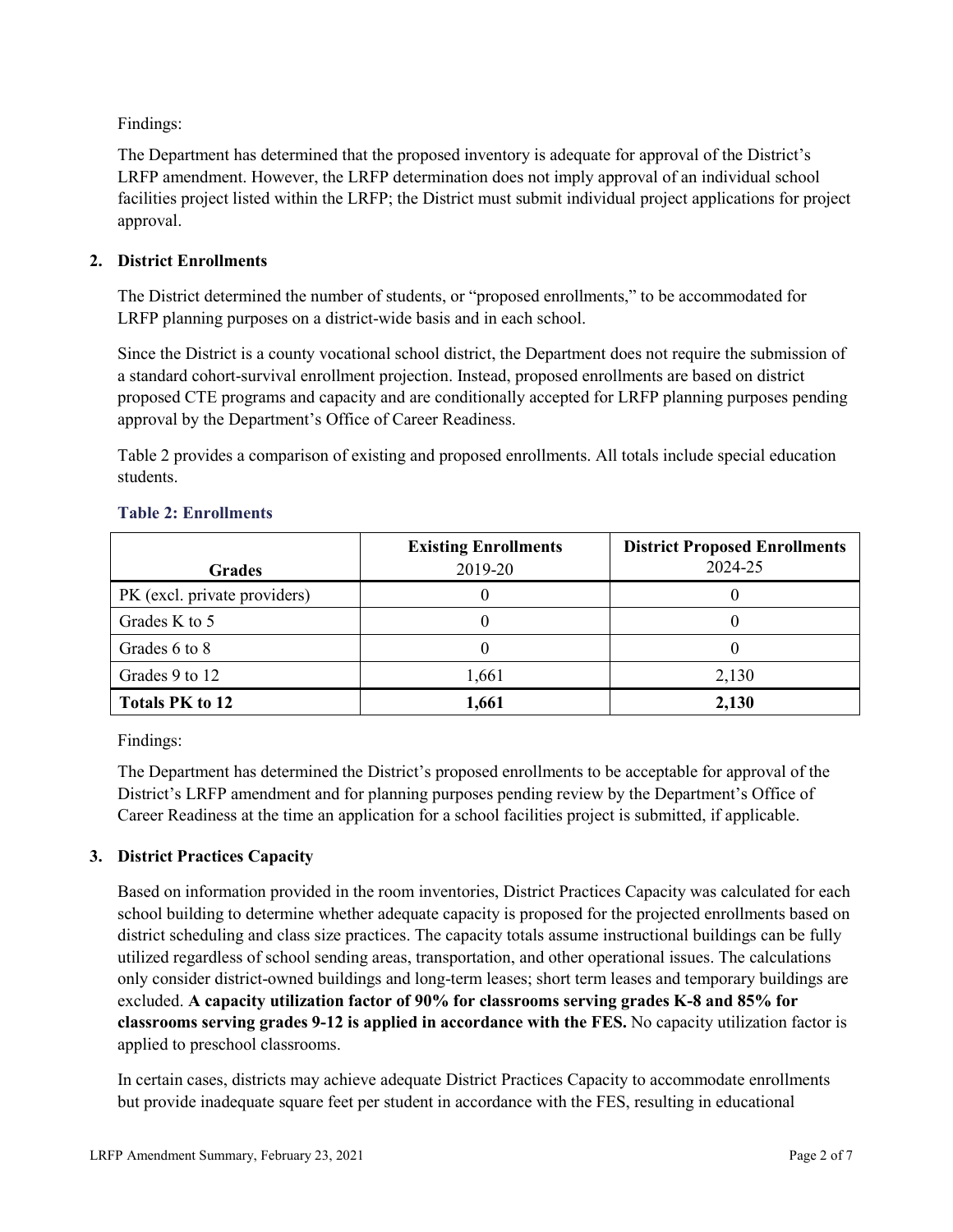adequacy issues and "Unhoused Students." Unhoused students are considered in the "Functional Capacity" calculations used to determine potential State support for school facilities projects and are analyzed in Section 4.

Table 3 provides a summary of proposed enrollments and existing and proposed District-wide capacities. Detailed information can be found in the LRFP website reports titled *FES and District Practices Capacity Report, Existing Rooms Inventory Report, and Proposed Rooms Inventory Report.*

| <b>Grades</b>              | <b>Proposed</b><br><b>Enrollments</b> | <b>Existing</b><br><b>District</b><br><b>Practices</b><br>Capacity | <b>Existing</b><br>Deviation* | <b>Proposed</b><br><b>District</b><br><b>Practices</b><br>Capacity | <b>Proposed</b><br>Deviation* |
|----------------------------|---------------------------------------|--------------------------------------------------------------------|-------------------------------|--------------------------------------------------------------------|-------------------------------|
| Elementary ( $PK$ to 5)    | 0                                     | 0.00                                                               | 0.00                          | 0.00                                                               | 0.00                          |
| Middle $(6 \text{ to } 8)$ | 0                                     | 0.00                                                               | 0.00                          | 0.00                                                               | 0.00                          |
| High $(9 \text{ to } 12)$  | 2,130                                 | 1,633.70                                                           | $-496.30$                     | 2,135.20                                                           | 5.20                          |
| <b>District Totals</b>     | 2,130                                 | 1,633.70                                                           | $-496.30$                     | 2,135.20                                                           | 5.20                          |

**Table 3: District Practices Capacity Analysis**

*\* Positive numbers signify surplus capacity; negative numbers signify inadequate capacity. Negative values for District Practices capacity are acceptable for approval if proposed enrollments do not exceed 100% capacity utilization.*

Considerations:

- Based on the proposed enrollments and existing room inventories, the District is projected to have inadequate capacity for the following grade groups, assuming all school buildings can be fully utilized: 9-12
- Adequate justification has been provided by the District if the proposed capacity for a school significantly deviates from the proposed enrollments. Generally, surplus capacity is acceptable for LRFP approval if additional capacity is not proposed through new construction.

### Findings:

The Department has determined that proposed District capacity, in accordance with the proposed enrollments, is adequate for approval of the District's LRFP amendment. The Department will require a current enrollment projection at the time an application for a school facilities project is submitted, incorporating the District's most recent Fall Enrollment Report, in order to verify that the LRFP's planned capacity meets the District's updated enrollments.

#### **4. New Construction Funding Eligibility**

*Functional Capacity* was calculated and compared to the proposed enrollments to provide a **preliminary estimate** of Unhoused Students and new construction funding eligibility. **A final determination will be made at the time of project application approval.**

*Functional Capacity* is the adjusted gross square footage of a school building *(total gross square feet minus excluded space)* divided by the minimum area allowance per full-time equivalent student for the grade level contained therein. *Unhoused Students* is the number of students projected to be enrolled in the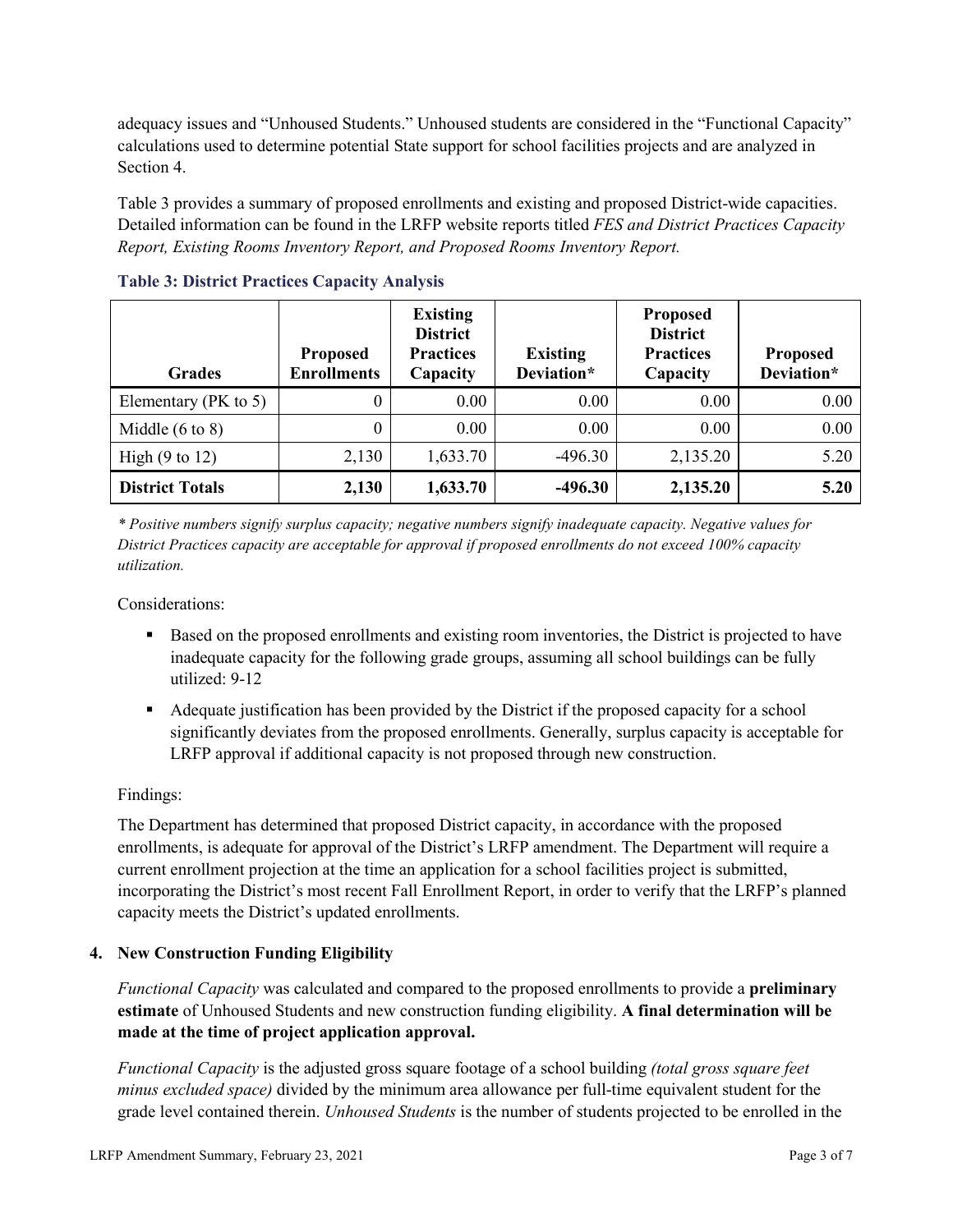District that exceeds the Functional Capacity of the District's schools pursuant to N.J.A.C. 6A:26-2.2(c). *Excluded Square Feet* includes (1) square footage exceeding the FES for any pre-kindergarten, kindergarten, general education, or self-contained special education classroom; (2) grossing factor square footage *(corridors, stairs, mechanical rooms, etc.)* that exceeds the FES allowance, and (3) square feet proposed to be demolished or discontinued from use. Excluded square feet may be revised during the review process for individual school facilities projects.

Table 4 provides a preliminary assessment of the Functional Capacity, Unhoused Students, and Estimated Maximum Approved Area for Unhoused Students for each FES grade group. The calculations exclude temporary facilities and short-term leased buildings. School buildings proposed for whole or partial demolition or reassignment to a non-school use are excluded from the calculations pending project application review. If a building is proposed to be reassigned to a different school, the square footage is applied to the proposed grades after reassignment. Buildings that are not assigned to a school are excluded from the calculations. In addition, only preschool students eligible for state funding (former ECPA students) are included. Detailed information concerning the calculations can be found in the *Functional Capacity and Unhoused Students Report* and the *Excluded Square Footage Report.*

| Category                                     | PK/K to 5 | 6 to 8   | 9 to 12   | <b>Total</b> |
|----------------------------------------------|-----------|----------|-----------|--------------|
| Eligible PK /K-12 Proposed Enrollments       | 0         | $\theta$ | 2,130     |              |
| FES Area Allowance (SF/student)              | 125.00    | 134.00   | 151.00    |              |
| <b>Prior to Completion of Proposed Work:</b> |           |          |           |              |
| <b>Existing Gross Square Feet</b>            | $\theta$  | $\theta$ | 263,063   | 263,063      |
| <b>Adjusted Gross Square Feet</b>            | $\theta$  | $\theta$ | 253,973   | 253,973      |
| <b>Adjusted Functional Capacity</b>          | 0.00      | 0.00     | 1,681.94  |              |
| <b>Unhoused Students</b>                     | 0.00      | 0.00     | 448.06    |              |
| Est. Max. Area for Unhoused Students         | 0.00      | 0.00     | 67,657.20 |              |
| <b>After Completion of Proposed Work:</b>    |           |          |           |              |
| Gross Square Feet                            | $\theta$  | $\theta$ | 389,454   | 389,454      |
| New Gross Square Feet                        | $\theta$  | $\theta$ | 126,602   | 126,602      |
| <b>Adjusted Gross Square Feet</b>            | $\theta$  | $\theta$ | 380,575   | 380,575      |
| <b>Functional Capacity</b>                   | 0.00      | 0.00     | 2,520.36  |              |
| <b>Unhoused Students after Construction</b>  | 0.00      | 0.00     | 0.00      |              |
| Est. Max. Area Remaining                     | 0.00      | 0.00     | 0.00      |              |

#### **Table 4: Estimated Maximum Approved Area for Unhoused Students**

Facilities used for non-instructional or non-educational purposes are ineligible for State support under the Act. However, projects for such facilities shall be reviewed by the Department to determine whether they are consistent with the District's LRFP and whether the facility, if it is to house students (full or part time) conforms to educational adequacy requirements. These projects shall conform to all applicable statutes and regulations.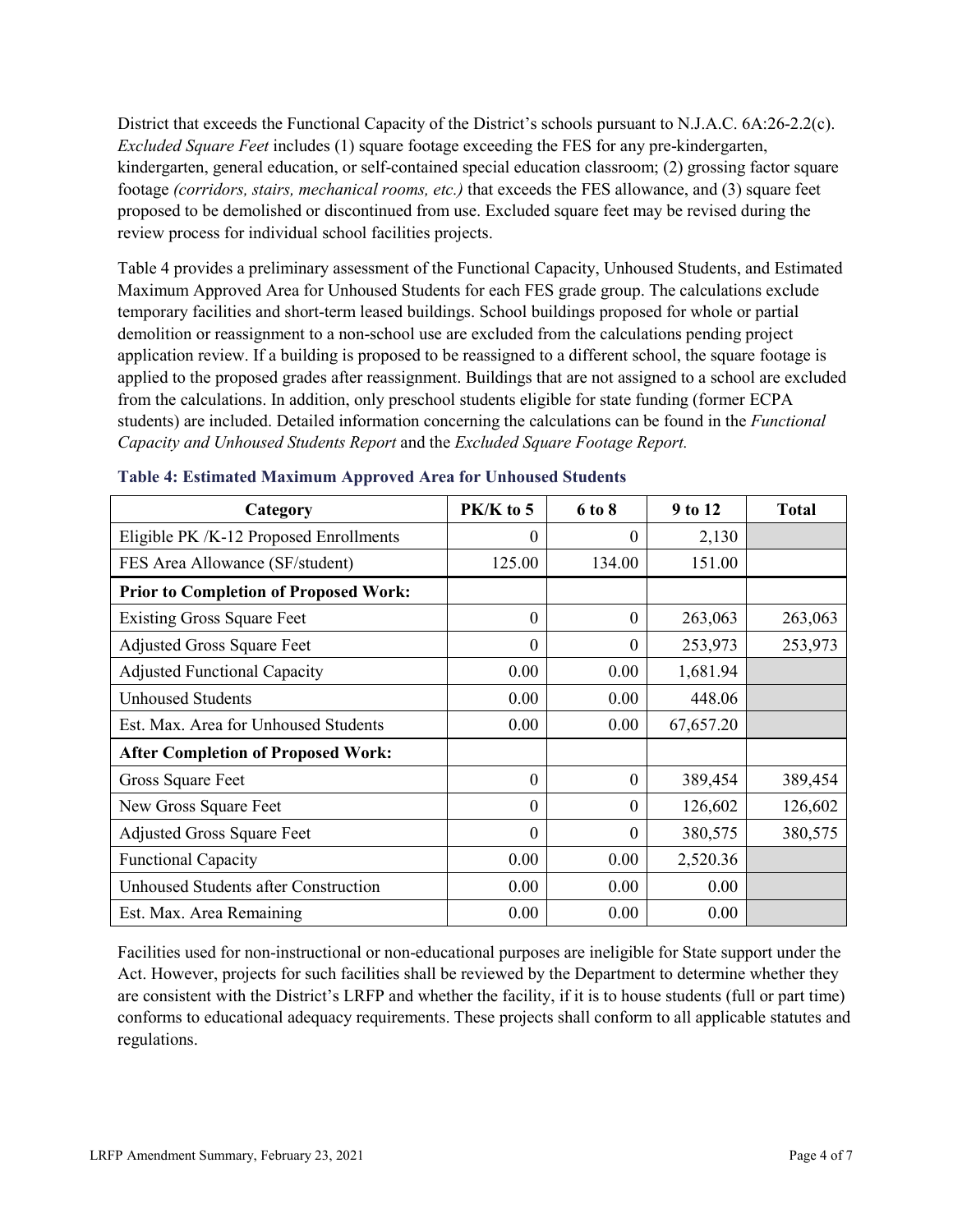Estimated costs represented in the LRFP by the District are for capital planning purposes only. The estimates are not intended to represent preliminary eligible costs or final eligible costs of approved school facilities projects.

Considerations:

- The District does not have approved projects pending completion, as noted in Section 1, that impact the Functional Capacity calculations.
- The Functional Capacity calculations *exclude* square feet proposed for demolition or discontinuation for the following FES grade groups and school buildings pending a feasibility study and project review: n/a.
- Based on the preliminary assessment, the District has Unhoused Students prior to the completion of proposed work for the following FES grade groups: 9-12.
- New construction is proposed for the following FES grade groups: 9-12.
- Proposed new construction exceeds the estimated maximum area allowance for Unhoused Students prior to the completion of the proposed work for the following grade groups: 9-12.
- The District, based on the preliminary LRFP assessment, will not have Unhoused Students after completion of the proposed LRFP work. If the District is projected to have Unhoused Students, adequate justification has been provided to confirm educational adequacy in accordance with Section 6 of this determination.

### Findings:

Functional Capacity and Unhoused Students calculated in the LRFP are preliminary estimates. Preliminary Eligible Costs (PEC) and Final Eligible Costs (FEC) will be included in the review process for specific school facilities projects. A feasibility study undertaken by the District is required if building demolition or replacement is proposed per N.J.A.C. 6A:26-2.3(b)(10).

### **5. Proposed Work**

The District assessed program space, capacity, and physical plant deficiencies to determine corrective actions. Capital maintenance, or *"system actions,"* address physical plant deficiencies due to operational, building code, and /or life cycle issues. Inventory changes, or *"inventory actions,*" add, alter, or eliminate sites, site amenities, buildings, and/or rooms.

The Act (N.J.S.A. 18A:7G-7b) provides that all school facilities shall be deemed suitable for rehabilitation unless a pre-construction evaluation undertaken by the District demonstrates to the satisfaction of the Commissioner that the structure might pose a risk to the safety of the occupants even after rehabilitation or that rehabilitation is not cost-effective. Pursuant to N.J.A.C. 6A:26-2.3(b)(10), the Commissioner may identify school facilities for which new construction is proposed in lieu of rehabilitation for which it appears from the information presented that new construction is justified, provided, however, that for such school facilities so identified, the District must submit a feasibility study as part of the application for the specific school facilities project. The cost of each proposed building replacement is compared to the cost of additions or rehabilitation required to eliminate health and safety deficiencies and to achieve the District's programmatic model.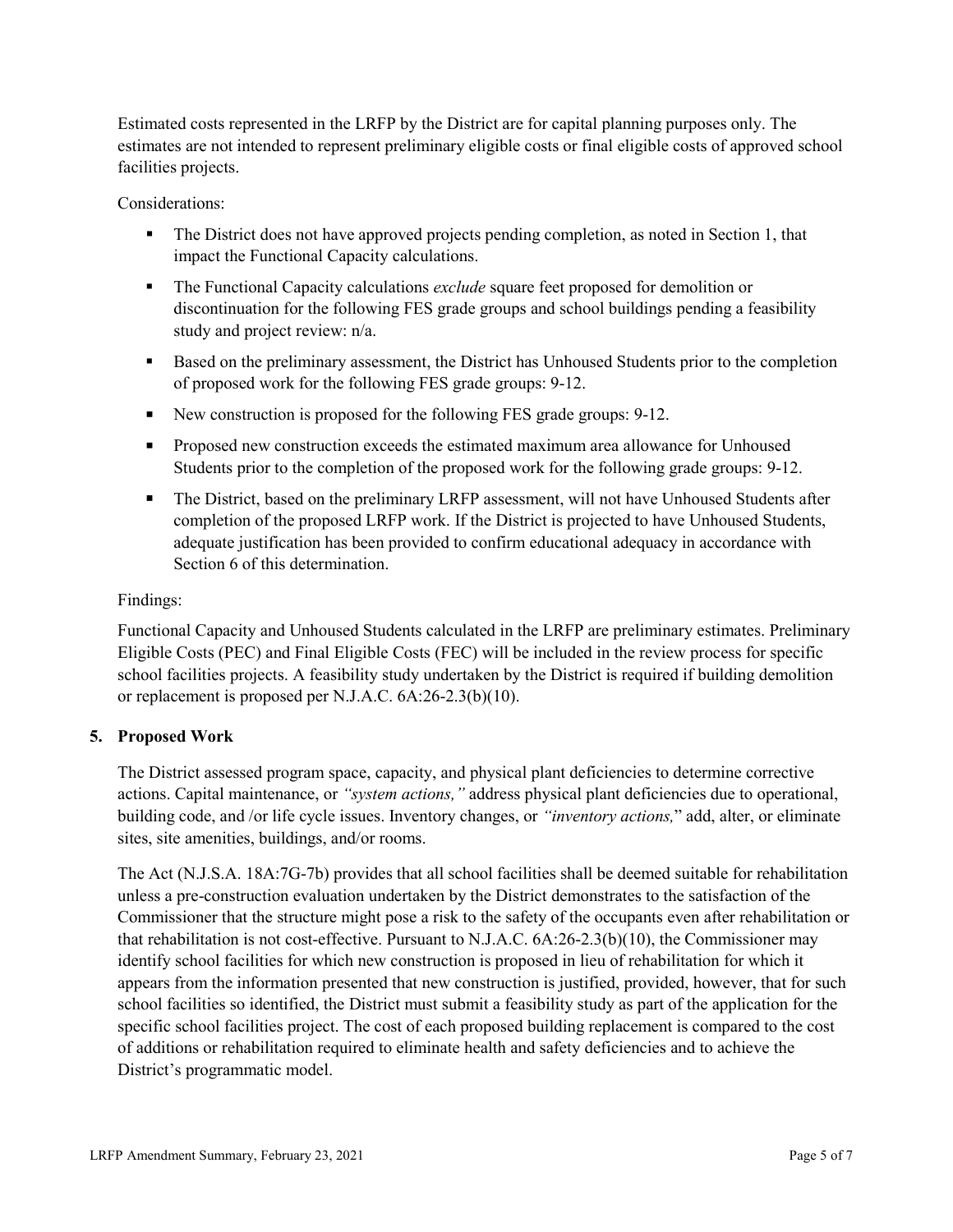Table 5 lists the scope of work proposed for each school based on the building(s) serving their student population. Proposed inventory changes are described in the LRFP website reports titled *"School Asset Inventory Report and "Proposed Room Inventory Report."* Information concerning proposed systems work, or capital maintenance can be found in the "LRFP Systems Action Summary Report."

With the completion of the proposed work, the following schools are proposed to be eliminated: n/a; the following schools are proposed to be added: n/a.

| <b>Proposed Scope of Work</b>                                                                  | <b>Applicable Schools</b>                                                                                                                   |
|------------------------------------------------------------------------------------------------|---------------------------------------------------------------------------------------------------------------------------------------------|
| <b>Renovation only</b> (no new construction)                                                   |                                                                                                                                             |
| System actions only (no inventory actions)                                                     | n/a                                                                                                                                         |
| Existing inventory actions only (no systems actions)                                           | n/a                                                                                                                                         |
| Systems and inventory changes                                                                  | n/a                                                                                                                                         |
| <b>New construction</b>                                                                        |                                                                                                                                             |
| Building addition only (no systems actions)                                                    | n/a                                                                                                                                         |
| Renovation and building addition (system, existing<br>inventory, and new construction actions) | Atlantic County Institute of Technology -<br>Main Building, South Wing                                                                      |
| New building on existing site                                                                  | Atlantic County Institute of Technology -<br>Career and Technical Education Building,<br>Athletic Storage Building, Maintenance<br>Building |
| New building on new or expanded site                                                           | n/a                                                                                                                                         |
| Site and building disposal (in addition to above scopes)                                       |                                                                                                                                             |
| Partial building demolition                                                                    | n/a                                                                                                                                         |
| Whole building demolition                                                                      | n/a                                                                                                                                         |
| Site and building disposal or discontinuation of use                                           | n/a                                                                                                                                         |

#### **Table 5: School Building Scope of Work**

Findings:

The Department has determined that the proposed work is adequate for approval of the District's LRFP amendment. However, Department approval of proposed work in the LRFP does not imply the District may proceed with a school facilities project. The District must submit individual project applications with cost estimates for Department project approval. Both school facilities project approval and other capital project review require consistency with the District's approved LRFP.

### **6. Proposed Room Inventories and the Facilities Efficiency Standards**

The District's proposed school buildings were evaluated to assess general educational adequacy in terms of compliance with the FES area allowance pursuant to N.J.A.C. 6A:26-2.2 and 2.3.

District schools proposed to provide less square feet per student than the FES after the completion of proposed work as indicated in Table 5 are as follows: n/a